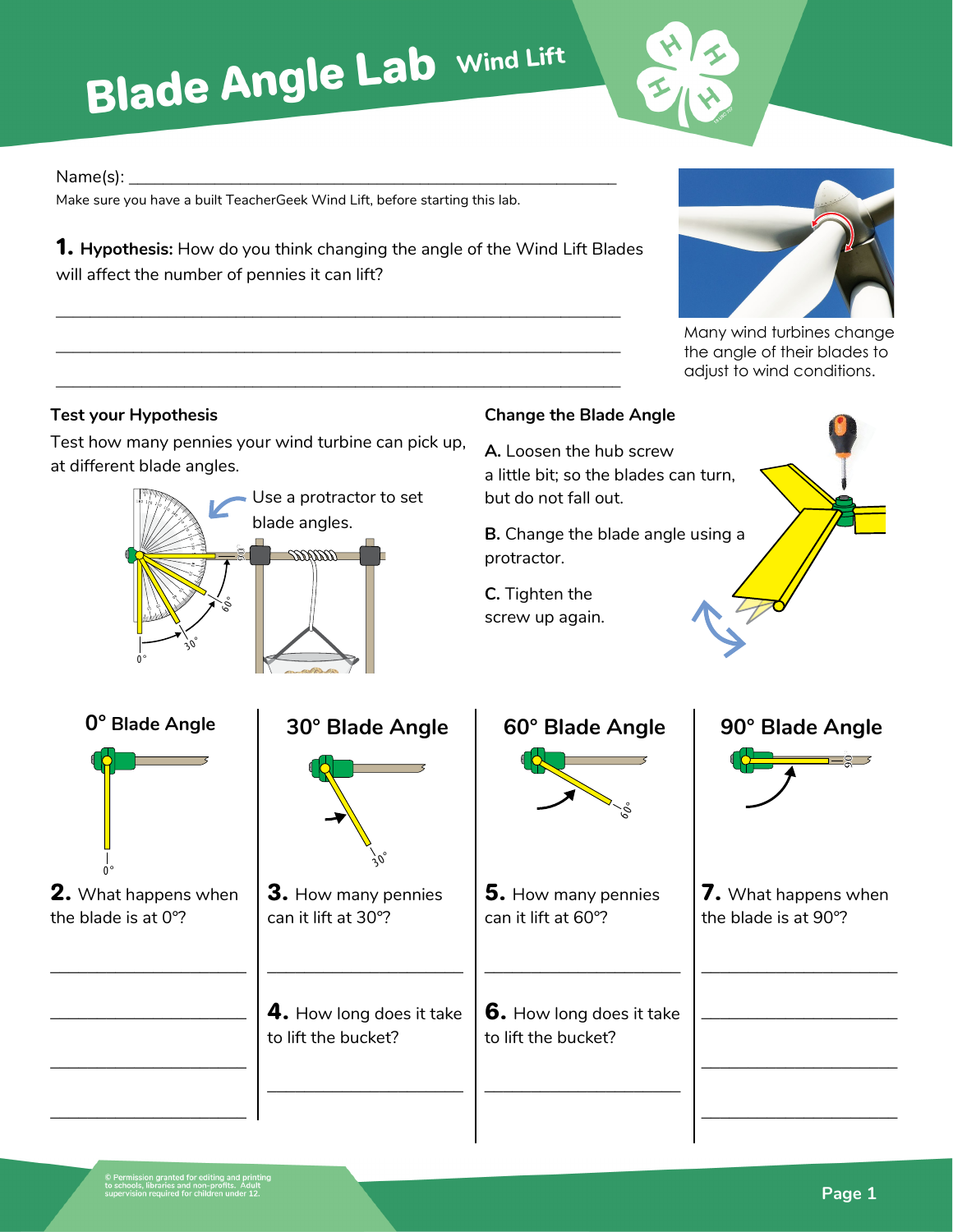**Blade Angle Lab Wind Lift** 

8. Was your hypothesis correct? Please explain why, or why not (don't just write "yes" or "no").

**\_\_\_\_\_\_\_\_\_\_\_\_\_\_\_\_\_\_\_\_\_\_\_\_\_\_\_\_\_\_\_\_\_\_\_\_\_\_\_\_\_\_\_\_\_\_\_\_\_\_\_\_\_\_\_\_\_\_\_\_\_\_\_\_\_\_\_\_\_\_\_\_\_\_\_\_\_\_\_\_\_\_\_\_\_\_\_\_\_\_\_\_\_\_\_\_\_\_**

**\_\_\_\_\_\_\_\_\_\_\_\_\_\_\_\_\_\_\_\_\_\_\_\_\_\_\_\_\_\_\_\_\_\_\_\_\_\_\_\_\_\_\_\_\_\_\_\_\_\_\_\_\_\_\_\_\_\_\_\_\_\_\_\_\_\_\_\_\_\_\_\_\_\_\_\_\_\_\_\_\_\_\_\_\_\_\_\_\_\_\_\_\_\_\_\_\_\_**

**\_\_\_\_\_\_\_\_\_\_\_\_\_\_\_\_\_\_\_\_\_\_\_\_\_\_\_\_\_\_\_\_\_\_\_\_\_\_\_\_\_\_\_\_\_\_\_\_\_\_\_\_\_\_\_\_\_\_\_\_\_\_\_\_\_\_\_\_\_\_\_\_\_\_\_\_\_\_\_\_\_\_\_\_\_\_\_\_\_\_\_\_\_\_\_\_\_\_**

**9.** The wind turbine shown on the right was damaged from high winds. What did you learn from your blade angle tests that could have helped this wind turbine? What would you have it do in high winds to protect the blades?

**\_\_\_\_\_\_\_\_\_\_\_\_\_\_\_\_\_\_\_\_\_\_\_\_\_\_\_\_\_\_\_\_\_\_\_\_\_\_\_\_\_\_\_\_\_\_\_\_\_\_\_\_\_\_\_\_\_\_\_\_\_\_\_\_\_\_\_\_\_\_\_\_**

**\_\_\_\_\_\_\_\_\_\_\_\_\_\_\_\_\_\_\_\_\_\_\_\_\_\_\_\_\_\_\_\_\_\_\_\_\_\_\_\_\_\_\_\_\_\_\_\_\_\_\_\_\_\_\_\_\_\_\_\_\_\_\_\_\_\_\_\_\_\_\_\_**

**\_\_\_\_\_\_\_\_\_\_\_\_\_\_\_\_\_\_\_\_\_\_\_\_\_\_\_\_\_\_\_\_\_\_\_\_\_\_\_\_\_\_\_\_\_\_\_\_\_\_\_\_\_\_\_\_\_\_\_\_\_\_\_\_\_\_\_\_\_\_\_\_**

**\_\_\_\_\_\_\_\_\_\_\_\_\_\_\_\_\_\_\_\_\_\_\_\_\_\_\_\_\_\_\_\_\_\_\_\_\_\_\_\_\_\_\_\_\_\_\_\_\_\_\_\_\_\_\_\_\_\_\_\_\_\_\_\_\_\_\_\_\_\_\_\_**



**10.** Write the names of the components shown below. Note: Blade is not an answer.